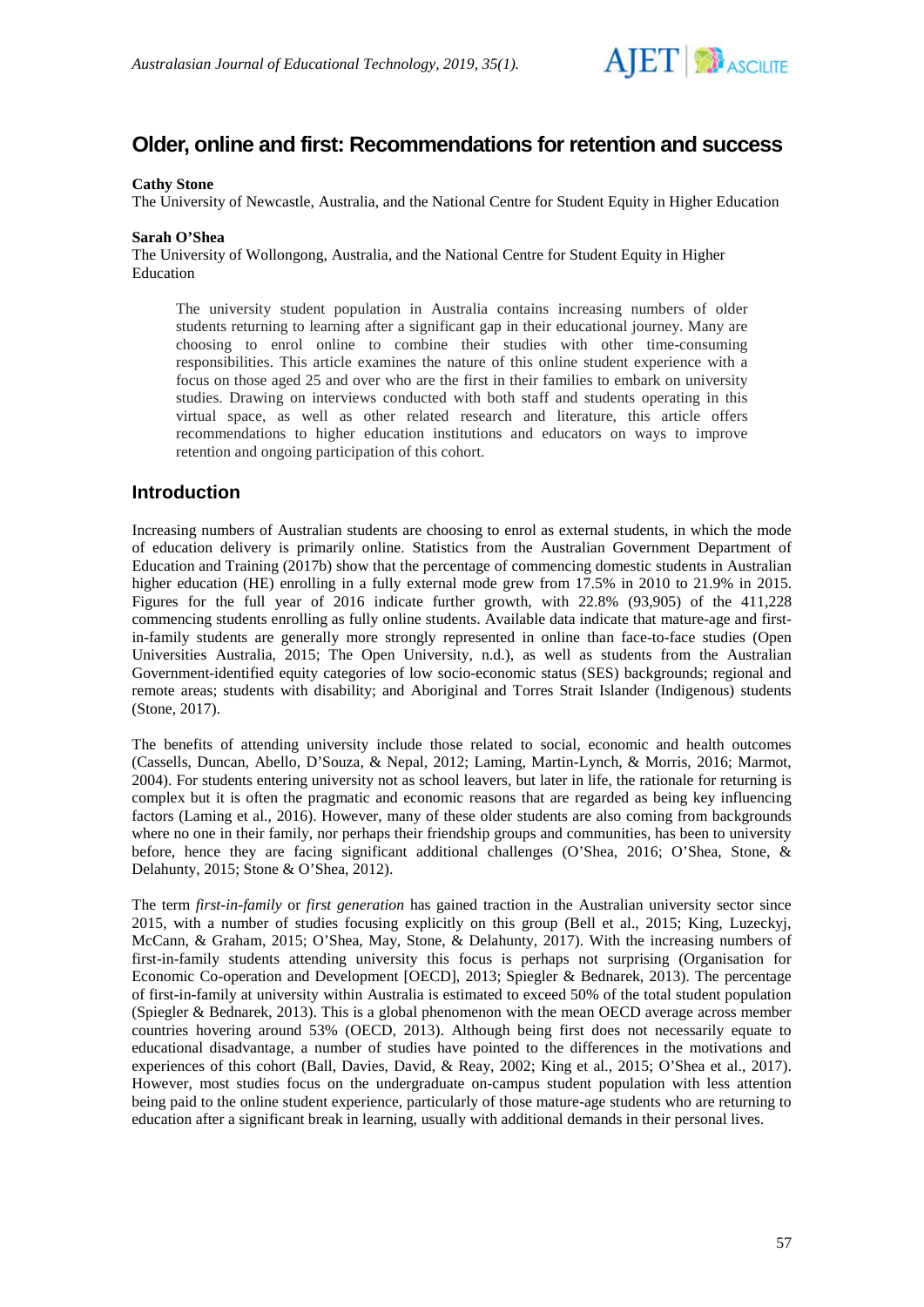

The term *mature-age* varies in definition across institutions and countries. This article focuses on those first-in-family students who are aged 25 or over, recognising that this age group is more likely to be financially independent from parents or caregivers, more likely to be in the paid workforce and/or to have responsibility for others, such as partners and children. This is supported by the Australian Bureau of Statistics' (2010, 2016) consistent use of the age category of 15–24 to define and measure young people's engagement with both education and the workforce and its use of 25 and over to measure the engagement of older learners and employees. Within this paper the term first-in-family refers to those students who are the first in their immediate family, including siblings, partners, parents and children, to participate in university, while the term *online learners* refers to those students enrolled in HE in a distance or external mode, with learning content delivered online. As such, many may not be required to attend any face-toface learning experiences throughout their entire degree program, while some may be required to attend occasional sessions on campus, or professional placements in a workplace. Many may also be required to be physically present to sit examinations. However, for the most part, these students are studying away from campus, at their computer or other digital device, not physically attending classes.

This paper focuses on the experience of first-in-family students aged 25 and over who are undertaking their university studies as online learners. In bringing together the findings and recommendations from two pieces of research, this paper attempts to improve understanding of this student cohort, including ways in which these learners can be better supported to succeed in their studies.

## **Literature review**

There is literature and scholarship that explores the experiences of older learners, online students and those who are first-in-family, but much of this tends to look at each category separately, rather than in combination. Many online learners are both mature-age and first in their family to come to university (Stone, O'Shea, May, Delahunty, & Partington, 2016), so conflating these characteristics can provide a richer understanding of this particular student cohort experience. The following literature review highlights the issues associated with studying online as well as being older and first-in-family.

#### **Exploring the online learning experience**

Research has revealed many challenges associated with online learning. These particularly include technology challenges, which can be overwhelming for "novice adult learners" (Yoo & Huang, 2013, p. 160), course material and delivery not appropriately designed for online delivery (Devlin & McKay, 2016), along with inadequate interaction with teachers and other students (Ilgaz & Gülbahar, 2015). Evidence points to the importance of "instructor immediacy in motivating participation" (Kuyini, 2011, p. 11) and "relationship-building strategies" in online teaching to reduce students' "feelings of aloneness and isolation" (Resop Reilly, Gallagher-Lepak, & Killion, 2012, p. 104). Despite the increased focus on online delivery since the mid 2000s, recent research has shown that, amongst many academic and professional staff involved in online education at Australian universities, there is a perception that their universities view online delivery "as being less important, or of a lower priority, than on-campus education delivery" with an "'out of sight, out of mind' phenomenon" operating to the detriment of high quality online education delivery (Stone, 2017, p. 26).

Statistics indicate that attrition is considerably higher amongst external, online students than those studying face-to-face on campus. Retention in online study has been shown to be at least 20% lower than in face-to-face programs (Greenland & Moore, 2014; Stone et al., 2016), with evidence for degree completion rates being even lower (Department of Education and Training, 2017a), while a recent Australian "Higher Education Standards Panel Discussion Paper" (Department of Education and Training, 2017c) indicates that external students are 2.5 times more likely than on-campus students to withdraw without a qualification.

There is debate over the extent to which these higher attrition rates can be attributed to the more diverse nature of the online student cohort or to the challenges inherent in the mode of delivery. Certainly, the higher proportions of older learners means that many within the online cohort are time-poor, juggling multiple responsibilities in their lives, such as family and work commitments, along with their studies (Greenland & Moore, 2014; Müller, 2008; Park & Choi, 2009; Tyler-Smith, 2006). This can be particularly problematic for women facing the gendered nature of expectations around family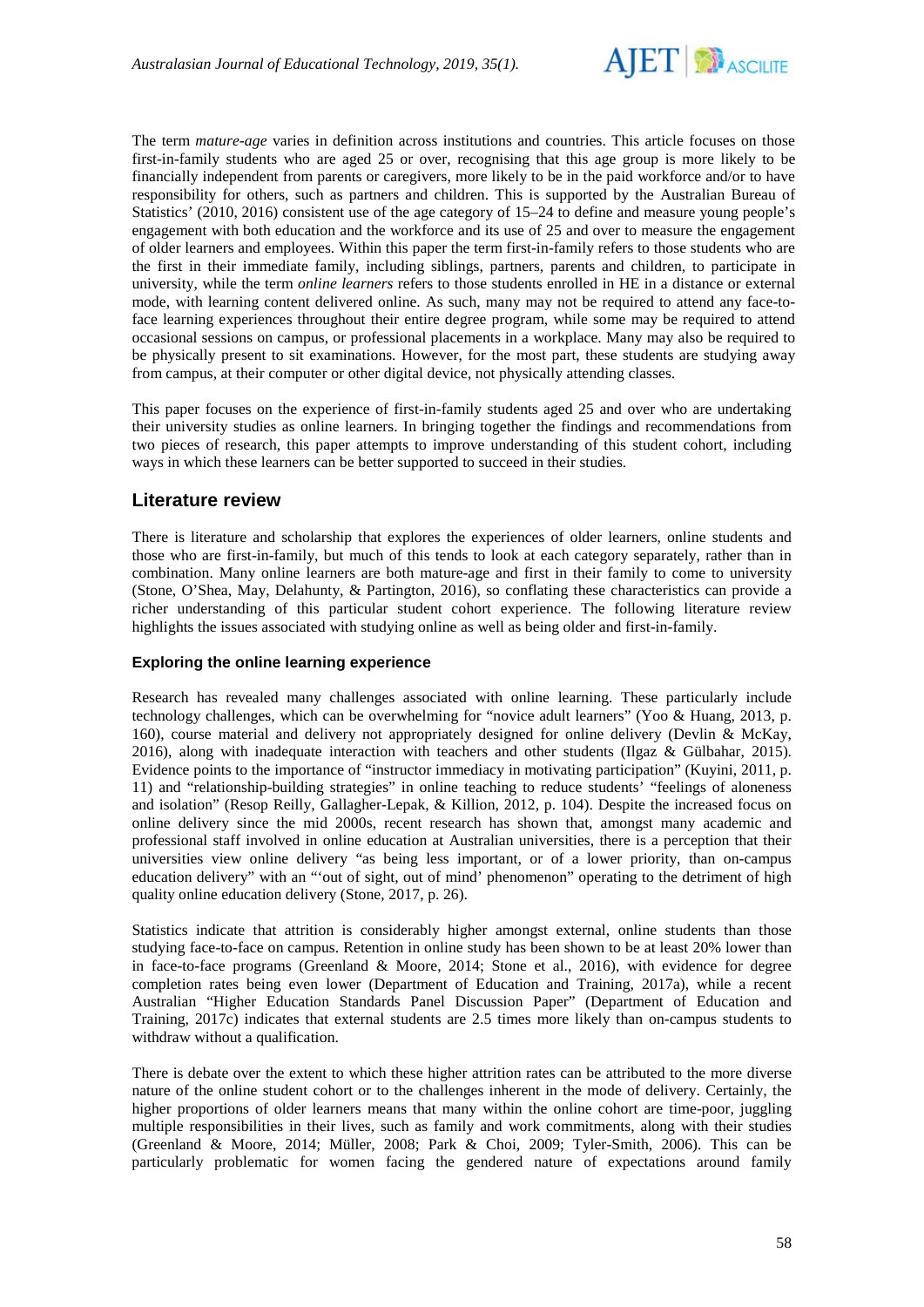

responsibilities and domestic work (Burke & Crozier, 2014; Pocock, Skinner, & Ichii, 2009; Stone & O'Shea, 2013). Women are "much more likely [than men] to feel rushed and pressed for time" (Pocock et al., 2009, p. 2) and to have their time for study "dictated by the need to ensure that it [does] not impinge on family time" (Stone & O'Shea, 2013, p. 103).

Overall, what the literature and research tell us is that the diversity and circumstances of the online cohort needs to be considered when universities offer online programs. The next section considers the learning contexts of those who are also older and first-in-family.

#### **Older, online and first in the family – what are the issues?**

Older online learners who are also first-in-family are likely to be entering university with an "initial lack of knowledge about university, combined with uncertainty about their abilities" (Stone et al., 2016, p. 162); they are also less likely to be able to look to family for support in relation to their studies as "sharing information or having full conversations about their experiences of university is often limited by the family's lack of experience and knowledge" (Stone et al., 2016, p. 163). Often, older learners are framed in terms of deficit, or within a "narrative of disadvantage" (Woodfield, 2011, p. 410), which is itself open to challenge (O'Shea, 2018). Indeed, there are risks in returning to education after a significant gap in learning, which include "rupture" with existing relationships, a need to manage "competing demands" and work with "identity formation" (O'Shea, 2015, p. 246). However, for many older learners, the decision to enrol in university can be rooted in previous negative educational experiences or a desire to fulfill a long-term ambition or dream (Stone & O'Shea, 2012). These emotional connotations can act as powerful influences as Waller, Bovill, and Pitt (2011, p. 522) so eloquently describe:

The power of education and achievement in our society is such that falling short and appearing 'uneducated' can provoke 'shame' and humiliation. Such feelings compel some to return later to prove to themselves and others that that they are not 'uneducated' or 'stupid'.

The first-in-family student also faces challenges. They are reported as being both less likely to attend university and to have a higher risk of attrition (Australian Bureau of Statistics, 2013; Harrell & Forney, 2003; Lehmann, 2009; Snyder & Dillow, 2013). Across OECD member countries it is estimated that those students who have a family tradition of HE participation are almost twice (1.9 times) as likely to attend university than their first-generation peers (OECD, 2013, p. 3). There are many reasons identified for this, not least of which is a level of academic under-preparedness, which can engender feelings of dislocation and culture shock in this environment (Pascarella, Pierson, Wolniak, & Terenzini, 2004). For those who are choosing online studies, the particularities of the issues encountered are little appreciated.

The following sections will discuss two recent qualitative Australian studies (O'Shea, May, & Stone, 2015; Stone, 2017), one of which has examined ways to improve the online student experience while the other has included a focus on the online experience within a broader study of the first-in-family student experience (Stone et al., 2016). The aim of bringing these studies together is to shed a clearer light on older, first-in-family learners, studying online and to offer recommendations for HE institutions on ways to improve the retention and ongoing participation of these learners.

## **Research design**

As mentioned, the data discussed in this article are derived from two separate but complementary studies.

#### **Study One – exploring ways for institutions to improve student outcomes in online learning**

In Study One (Stone, 2017), 151 members of staff were interviewed during 2016, across 16 HE institutions; 15 were Australian metropolitan and regional universities, while the sixteenth was the Open University UK. The study sought the combined wisdom of practitioners directly involved in online education, on ways to most effectively engage, teach and support online students. From the findings, a set of national guidelines for improving student outcomes in online learning has been developed (Stone, 2017).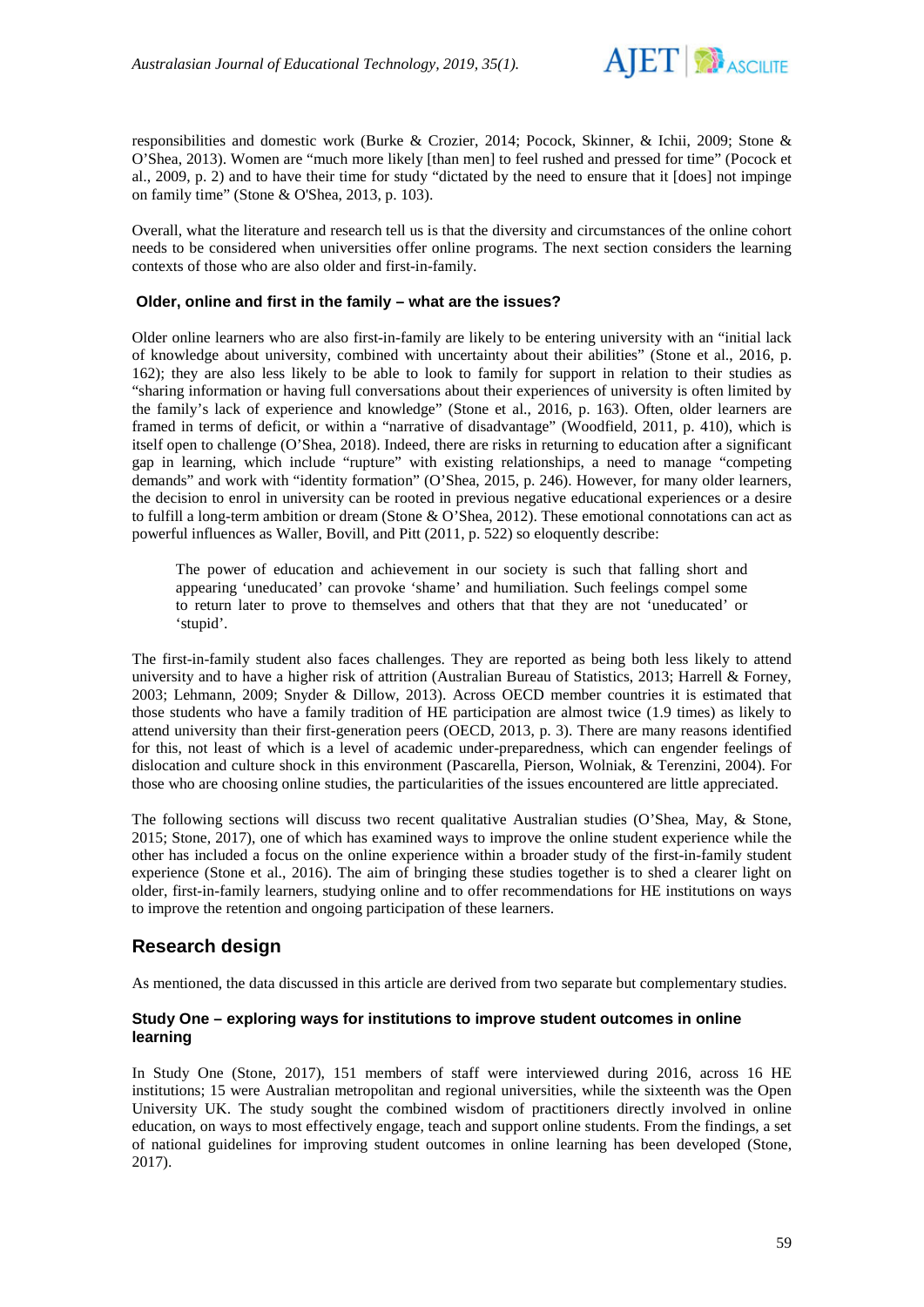

Interviews were conducted face-to-face and occasionally by phone, with the consent of each of the universities. Academic and professional staff nominated by their universities as being involved in online education were invited to participate, and a snowballing approach was then used, with staff being asked to distribute the invitation to others; 70 were in academic and teaching roles, 75 in professional roles and six were at senior executive levels. Professional roles included library services, learning design, student support, retention, engagement and success, language and learning, equity and diversity, disability services, careers, training and development, planning and data analytics. Teaching staff were drawn from different disciplines, schools and faculties across each institution.

#### **Study Two – First-in-family learners and HE participation**

In Study Two, O'Shea, May et al. (2015) undertook in-depth interviews and surveys between 2014 and 2015 across a number of HE providers with students who were first in their families to come to university. Interviews were semi-structured and followed a narrative biographical approach, with the main theme exploring how these participants transitioned into, and engaged with, the university environment. A total of 274 students participated across the whole study, with 101 interviewees and 173 survey respondents; of these, 88 were studying online as external students and 74 of these were aged 25 and over. This article refers specifically to these 74 online learners who participated in an interview  $(n = 1, 2)$ 38) or a survey ( $n = 36$ ). Amongst this group more than two-thirds were women with child dependants and more than two-thirds were also in paid work.

Both studies received relevant ethics approvals. In Study One, interviews with staff focused on discussion of strategies they or others in their institution were using to engage and support online students, the impact of these on student retention and academic success and their views on what else institutions need to do, to better engage, support and retain online students. In Study Two, the student participants were recruited by email and they chose whether to be interviewed by phone or to complete an online survey. As in Study One, the interviews and surveys were qualitative in nature, with the interviews being semistructured. Questions explored why respondents had decided to enrol in university, the types of reactions this decision had engendered and how individuals managed the complexities of their life and study as online students.

Both studies adopted an iterative approach to data analysis, which involves a repetitive, cyclical approach of continually dipping between the interview and survey data. As themes begin to emerge they are checked against the data, which in turn helps each emerging theme to develop further while new themes emerge, and so on. Iteration has been described as "a deeply reflexive process… [which] is at the heart of visiting and revisiting the data and connecting them with emerging insights, progressively leading to refined focus and understandings" (Srivastava & Hopwood, 2009, p. 77). Themes were then coded using NVivo. Combining Study One's focus on the perspectives of staff involved in developing, delivering education and/or providing support to students within online education, with Study Two's focus on the personal experiences of being an online student, provides a richly descriptive view of this field. The following section summarises the findings that both studies had in common.

# **Findings**

A number of similarities and consistencies emerged from the findings of the two studies in relation to factors influencing the retention and persistence of online students. These are summarised below as four key findings.

#### **1. Understanding and valuing the nature of the online student cohort**

Emerging from both studies was the importance of institutions having an understanding of the nature of the online undergraduate student cohort; particularly acknowledging that this is a valuable cohort containing high numbers of first-in-family older students with other pressing responsibilities in their lives, as illustrated by quotes such as, "Due to the odd hours I work, travelling to and from a university is difficult" (Female survey respondent, Study Two); and "It gives you that flexibility to say I can take on a fair bit of full time work" (Male interviewee, Study Two).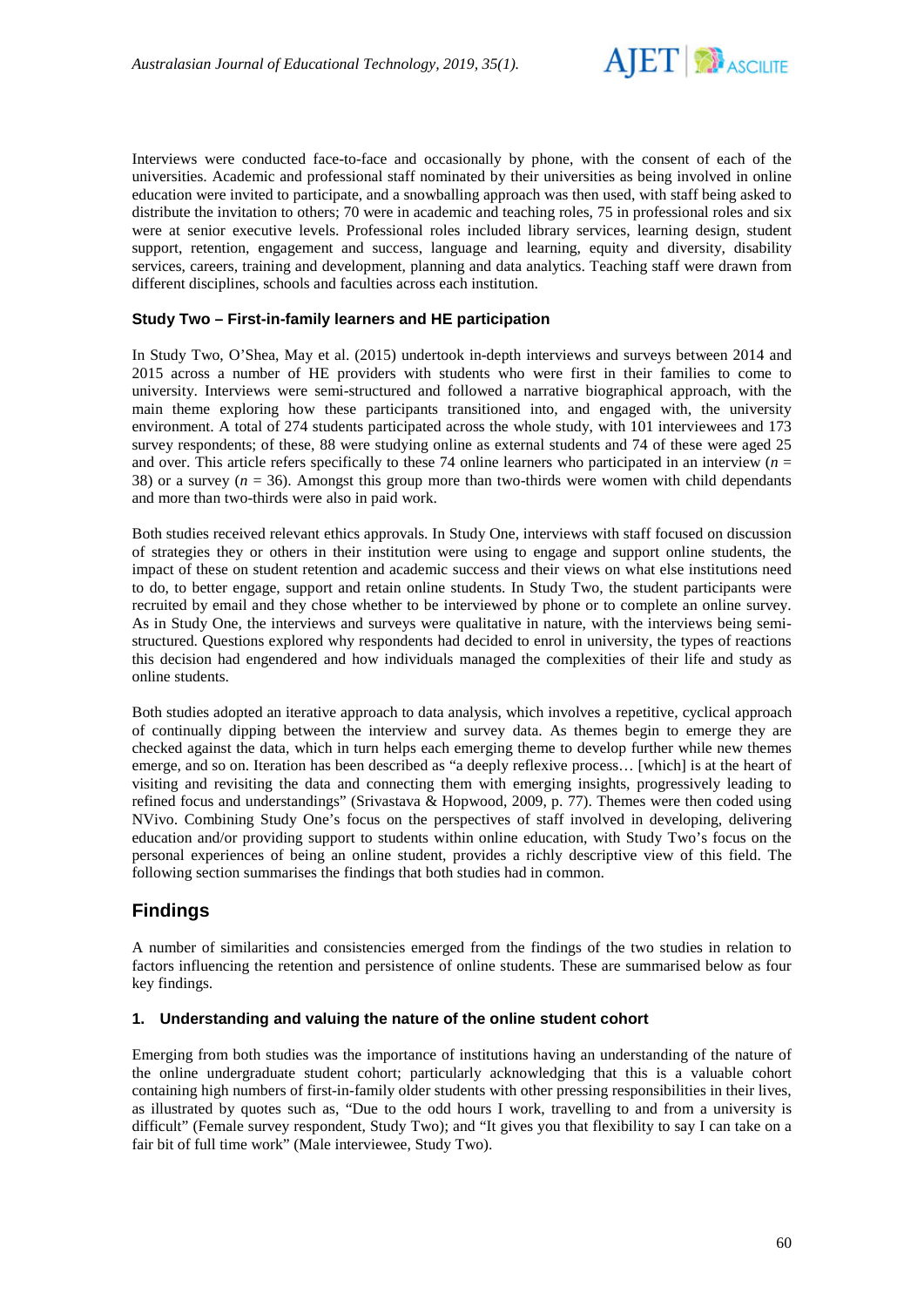

Fitting studying in around other responsibilities was particularly problematic for the female students, most of whom were parents. Study had to be accommodated around domestic and caring responsibilities, leaving very limited time for engaging in their learning:

While the children are not here, that's when I study and everything else has to be done. The children cope better with me doing housework and jobs and other things while they're around; they don't cope with me saying, "I need you to be quiet. I'm thinking". (Mother of three, Study Two)

Many older students are choosing online study as the only possible option, as their other family and work commitments preclude on-campus attendance, yet interviews with staff in Study One revealed that many perceived that online education was treated by their institutions as "secondary education" rather than "core business" (Online Program Coordinator, Study One). "[Online] students have always been treated as kind of like the poor cousin and you don't worry too much about them … it's really hard to get them to be taken seriously" (Unit Coordinator, Study One).

As other research with online students has suggested, "more work needs to be done to avoid online learners identifying themselves as 'second-class citizens' or 'just an online student'" (O'Shea, Stone, et al., 2015). Despite their "invisibility" on campus these students want and need to feel that they are included in and belong to the institution as equal members of the student community. They value highly any efforts by staff to reach out to them, to communicate with them and to encourage interaction and collaboration; hence the significance of the next finding.

#### **2. Communication and personal contact**

The isolation experienced by online students, particularly those who are first-in-family, can inhibit them from reaching out for help and support, or simply asking a question. Study Two found that "being offered and receiving institutional help and support was highly valued" (Stone et al., 2016, p. 160) by this student cohort, as shown by comments such as: "the fact that when I get in touch with these people they don't tell me just to go and look at a document; they actually help me and that makes a big difference" (Female interviewee, Study Two); and "It's nice to hear another human being's voice, just to let you know how you're going" (Female interviewee, Study Two).

Consistent with these findings, staff interviewed for Study One talked about the importance of early contact between the student and the institution, so that, "students actually understand what they're taking on, making appropriate choices … and having an early contact with a human being at the university" (Student Services Manager, Study One). Encouraging new online students to engage in orientation activities through a range of media including online, telephone or even face-to-face contact was viewed as important. "They get a personal invite with their name, to come to a face-to-face event, they come on campus … to connect with each other, to connect with staff and to get some skills" (Equity Officer, Study One.)

There were also examples of taking orientation off-campus to online students in other locations. "We literally jump in the cars and we go and visit students around the orientation period twice a year. We have regular catch-ups with students from there so we try to make a face-to-face connection for those online students" (Student Engagement Director, Study One). Such outreach work can also help to involve families and communities, which, as shown in Study Two, are important sources of support and motivation for first-in-family students, despite having a limited understanding of what is involved in undertaking further studies (O'Shea et al., 2017).

Communication also needs to be personalised and situated rather than general, as one senior manager in Study One explained: "We don't send a 'Dear student' email; we send a 'Dear Jason' email. We work very hard to know who you are, where you are in your journey, what part of the process you're in." Undoubtedly, when online students regularly receive messages that are not relevant for them, it suggests to them that the university does not know who they are, nor perhaps does it care. As O'Shea, Stone et al. (2015) reported, when students received generic emails it conveyed "a lack of institutional awareness of, or interest in, their particular needs and requirements" (p. 55).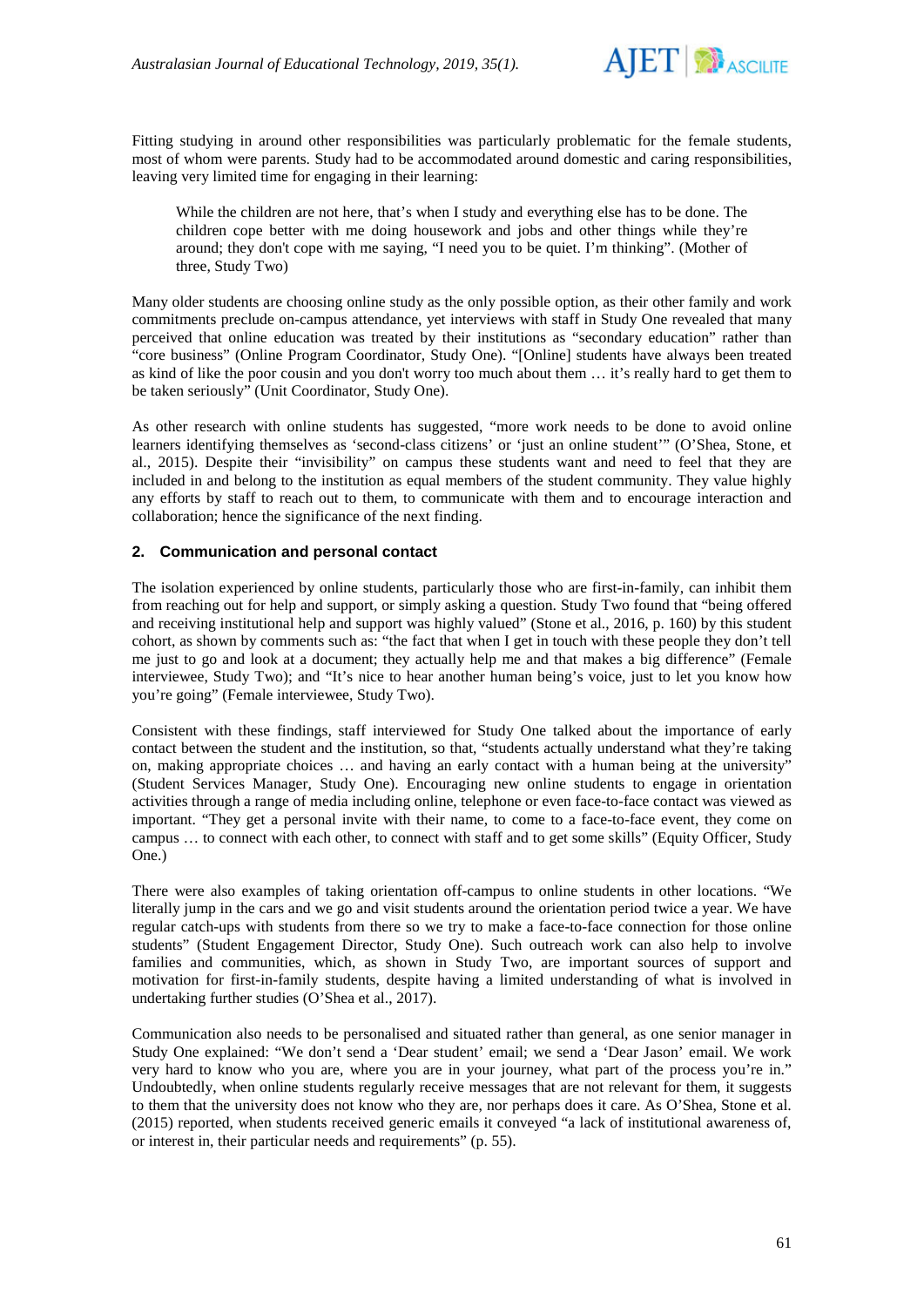

### **3. Designing and delivering for online**

An online course needs to be considered as "a different animal to the face-to-face course", designed "completely differently for that mode of delivery" (Academic, Study One). This is supported in research with mature-age online students by O'Shea, Stone et al. (2015) in which students expressed surprise "that some online courses consisted of face-to-face material put up online with little regard for the very different teaching medium" (p. 52). In the words of one of the students interviewed for this research, "What works in person in not the same as online … I thought it would be more, sort of, more tailor made for it than what it is" (O'Shea, Stone et al., 2015, p. 52). Various researchers (Devlin, 2013; Mayes, Ku, Akarasriworn, Luebeck & Korkmaz, 2011; Parsell, 2014) report that practices such as recording face-toface lectures and uploading them for online students, rather than providing specifically designed online content, provides a disengaging experience. This is consistent with the experience of participants in Study One, illustrated by the comment that "If we're going to move more online, you don't just tape yourself for an hour and put it on there; that's terrible" (Director of Teaching and Learning, Study One).

Online education is contributing to the "changing role of educators" (Devlin & McKay, 2016, p. 101) where "in the use of technology in teaching, there is less emphasis on the notion of the educator as sage on the stage and more interest in the idea of him/her as a guide on the side" (Devlin & McKay, 2016, p. 101). One of the key findings of Study One was the importance of the guiding influence of the online teacher, with "teacher-presence" (Stone, 2017, p. 17) emerging as crucial in effective online teaching. "The engagement demands are completely different, the reliance of students on the instructor is much more intensive – basically you're it. The instructor is everything to the students" (Course Coordinator, Study One).

Again, this is supported by the experience of mature-age online students who referred to "'don't bother" me' tutors" and 'disappearing lecturer'" (O'Shea, Stone et. al, 2015, p. 49). Evidence indicates that effective online delivery encourages "interactive and connected learning" (Devlin & McKay, 2016, p. 99) and that the online teacher has a "fundamental role of interaction in bringing an online learning community into existence and for building and maintaining interpersonal relationships" (Delahunty, Verenikina, & Jones, 2014, p. 253).

Evidence from Study One indicates that teacher engagement and connection with the online students has a demonstrable positive effect on retention figures. "They [tutors] are very consistent communicating – every day, every week and … this particular unit has a retention rate well into the 90%" (Faculty Dean, Study One). Similarly, Study Two revealed the extent of appreciation from students when staff engaged with them at a personal level rather than as a faceless or unknown statistic. One of the female interviewees explained that if she had not received the genuine and helpful verbal support from her lecturer after her partner became unwell, "I would have dropped out because things were just so helterskelter here." It needs to be recognised, however, that effective online teaching is a time-consuming process. Within the findings from Study One, the following point is made: "Valuing the importance of teacher-presence and the dedication of online teachers needs to extend beyond rhetoric and be incorporated into formal institutional expectations and guidelines, accompanied by a realistic workload model" (Stone, 2017, p. 38).

Effective online design also needs to take into account the difficulties with technology that online students can experience, particularly those new to online study (Yoo & Huang, 2013). One of the participants in Study Two, for example, found that her level of technical understanding did not always go far enough:

There was a section that couldn't be any more than 10 megabytes and it was lucky I knew what that was but mine was 44 megabytes. I had no idea how to reduce it. And when you're living in isolation it's very difficult. (Female interviewee)

This is supported by other research with online students:

It was my very first experience of studying online, and having that Blackboard, and looking at your screen, going, "What the …?", and, "Where do I go?", and "What do I do?". I've used computers at work … used different things over the years and different programs …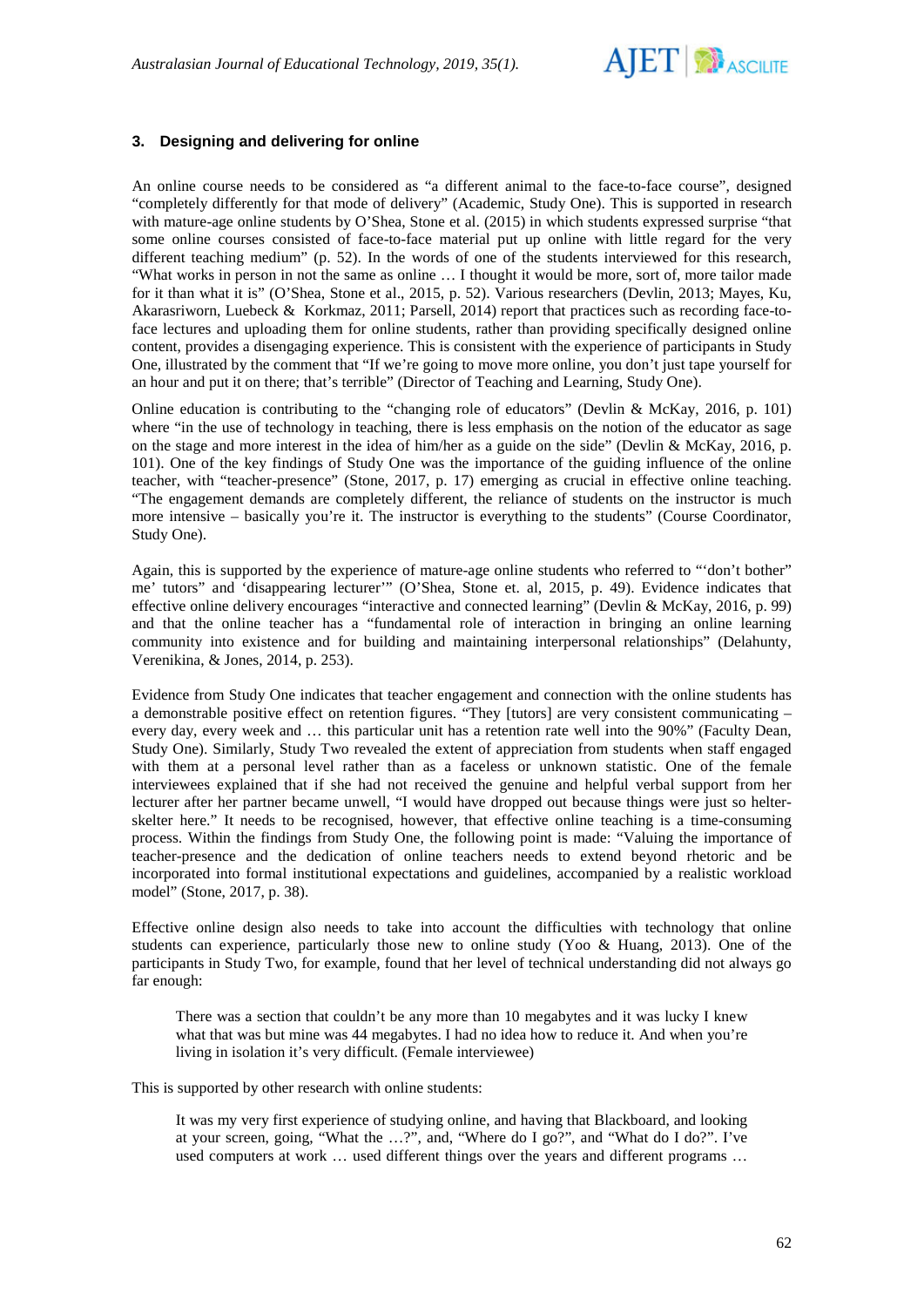

but … just the whole, "Oh God … this is really quite different". (O'Shea, Stone et al., 2015, p. 52)

Hence the learning platforms on which online content is delivered need to be designed to be "as simple as possible … without making technology another hurdle that they have to get over" (Senior Lecturer, Study One). "I think for online students more than anything, it's just got to work. It can't take time; it's got to be easily navigated, it's got to talk to me quickly and it's just got to be accessible" (Student Support Project Coordinator, Study One). Hurdles such as these can be enough to discourage students from continuing unless they receive timely support and assistance, as outlined in the next finding.

#### **4. Timely, proactive, embedded support**

Analysis of the data from both studies revealed the need to provide older, first-in-family students with support that is "targeted, promoted, appropriate and easily available to the many students who may lack the time, the confidence and the sense of entitlement to ask for support" (O'Shea et al., 2017, p. 210). For online students, such support includes not only the types of communication and contact previously discussed, but also support that is "embedded within the curriculum as much as possible, hence delivering it where and when it is most needed" (Stone, 2017, p. 10). This includes academic skills, technology support and personal support services. Providing easy links to timely, relevant support, within their learning content is an important way to point students in the right direction for the appropriate help they may need, at the right time, or as described by a participant in Study One: "Putting the material in that is relevant for the student at that point in time so that they hopefully don't have to go searching all around the universe and get lost" (Online Curriculum Manager).

Designing content to include support, so that, "rather than it's over here, outside of the discipline base, it's actually embedded" (Teaching & Learning Senior Manager, Study One) ensures that required skills training is "integrated within the classroom task, and usually within the assessment task" (Language & Learning Support Manager, Study One). Study Two found that first-in-family online students "particularly value support that reaches out to them, rather than expecting them to find it by themselves" (Stone et al., 2016, p. 162). Amongst this cohort there is often a deep sense of "'gratitude' for being 'allowed' to be at university" (O'Shea et al., 2017, p. 210), which can serve to "inhibit students from being too demanding of support and assistance" (Stone et al., 2016, p. 163). The quote below illustrates the importance of proactive support that reaches out to these students:

I got an email … just checking in with everyone and telling me that they were here to help. Uni is hard so give us a call if you ever want a chat ... then a couple of days later I thought I'm going to call these guys. It was really helpful. I had a chat to a woman over the phone who was really great. She just had a chat to me about all of my options and about exploring what I could do. (Female interviewee, Study Two)

The four key findings discussed above emerged from examining the commonalities in findings between Study One and Study Two. In the following section, recommendations from these findings are discussed.

## **Discussion**

This section explores the implications of the above findings and makes recommendations for practitioners and institutions involved in online education on ways to assist this older, first-in-family cohort to stay and succeed in online learning. This discussion is organised under the following themes:

- Recognising the students' limited access to a significant other
- Acknowledging the prior experiences of this cohort and the strengths they bring with them to their studies
- Creating a sense of belonging for online learners

• Developing conversations and interactions to enhance learning and knowledge sharing

### **Limited access to a significant other**

Online learners are, by nature, both spatially and temporally isolated. As first-in-family learners, their isolation is further compounded by the lack of access to a significant other within the household or the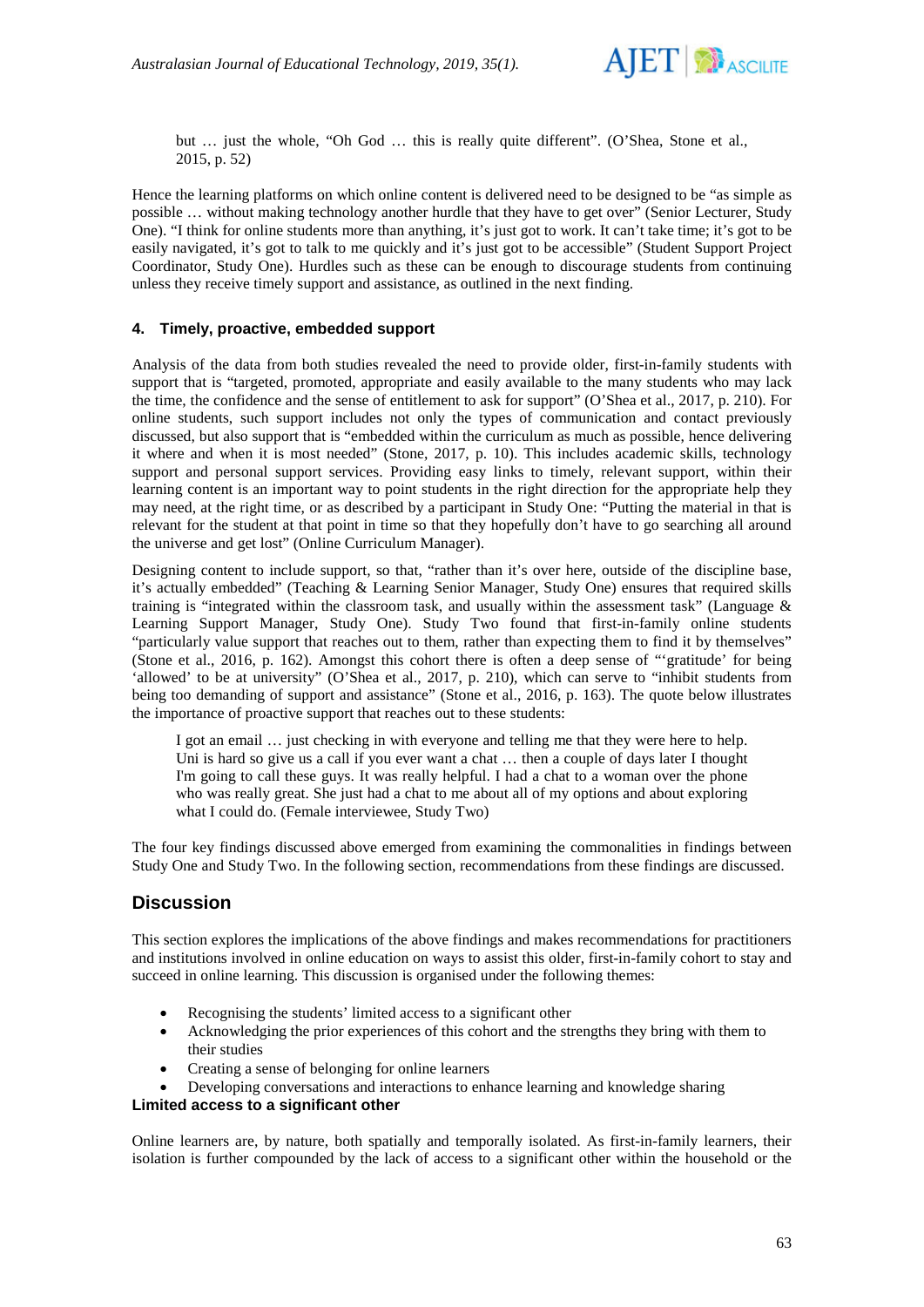

community who can provide ready assistance. Quality online provision needs to create an engaged community and provide opportunity for interactivity and communication between student and institution, as well as between students, to reduce the barrier of physical isolation.

Learners who may already feel out of place at university and then lack access to regular reassurance or advice about university, face invisible and significant disadvantages. This can impact on the development of a student identity where, similar to the older students in Blair, Cline, and Wallis' (2010) study, these learners may not consider themselves as 'real' students but rather as "individuals on the threshold of studenthood" (p. 142). This can be exacerbated by limited access to what Ball and Vincent (1998) refer to as "'hot' knowledge" (p. 377), social networks that can provide insights into the workings of the institution. While "hot" knowledge sources are not as reliable as the "cold" knowledge derived from formal institutional contexts, they are regarded as being more accessible to learners. Without access to these hot sources of information, there is an increased reliance on the learner to seek out necessary support and information by themselves.

Appreciating such contexts is vital for those involved in delivering online education. Ensuring that students feel connected with and supported by the institution from the very beginning, through regular personal and relevant interactions, is of key importance. Evidence from Study One indicates that this is most effective as an institutional framework of interventions, rather than relying on proactive individual members of staff to take the initiative. International examples include the MILLS Framework at the Open University UK (Slade & Prinsloo, 2015) and New Zealand research by Nichols (2010) showing that when ad hoc academic support was replaced with a more formalised academic support process in which "a series of strategic interventions" (p. 94) were implemented, "first-time student course completion rose by 24.7 points across a single semester" (p.107).

Student mentoring or *buddy programs* are another important source of support. One participant in Study Two explained how the buddy system encouraged by her online teacher gave her access to a more experienced external student from whom she could seek clarification around issues that she did not understand. In many ways, this provides the opportunity for the dissemination of hot knowledge amongst this online community.

Examples from Study One of strategies to encourage student-to-student support included "the employment of more senior students who are trained to assist new students" (Stone, 2017, p. 44) as well as volunteer peer mentor programs such as:

Online students assisting other students, whether it be some assistance with "I'm new to online study. How do I go about this?" Or, if they're struggling in a particular area, keeping up with course work and balancing work and study, things like that, just providing that support to other students and helping them through. (Careers Service Manager, Study One)

#### **Acknowledging their prior experiences and strengths**

For older learners, the decision to attend university is often more than the desire to increase skills or learning but may be the realisation of a long-term ambition or goal. Amongst the online learners in Study Two "for many, it was a long-held dream that they would one day go to university and get a degree" (Stone et al., 2016, p. 154). Such motivations can engender a strong sense of purpose or even higher levels of persistence amongst this older cohort (O'Shea, 2018). Their maturity and experiences means that they bring a range of skills and strengths with them to their studies, which are often insufficiently recognised and capitalised upon by their enrolling universities. As Study Two found, "FiF students come with capacities and capabilities that can be harnessed for success" (O'Shea et al. 2017, p. 204), while in Study One "participants stressed the importance of not taking a deficit view of the students but instead recognising their considerable strengths in terms of experience, commitment and resilience" (Stone, 2017, p. 28). Similarly, Cox and Ebbers (2010) reported how older learners are a unique cohort that "bring with them different and multiple experiences, roles and responsibilities than those of traditional age students … experience different transitions … and have a different focus" (p. 241).

In previous research, O'Shea (2016) reflected upon how institutions often fail to recognise the skills and knowledges that learners, particularly older participants, may arrive with at the institution. Drawing upon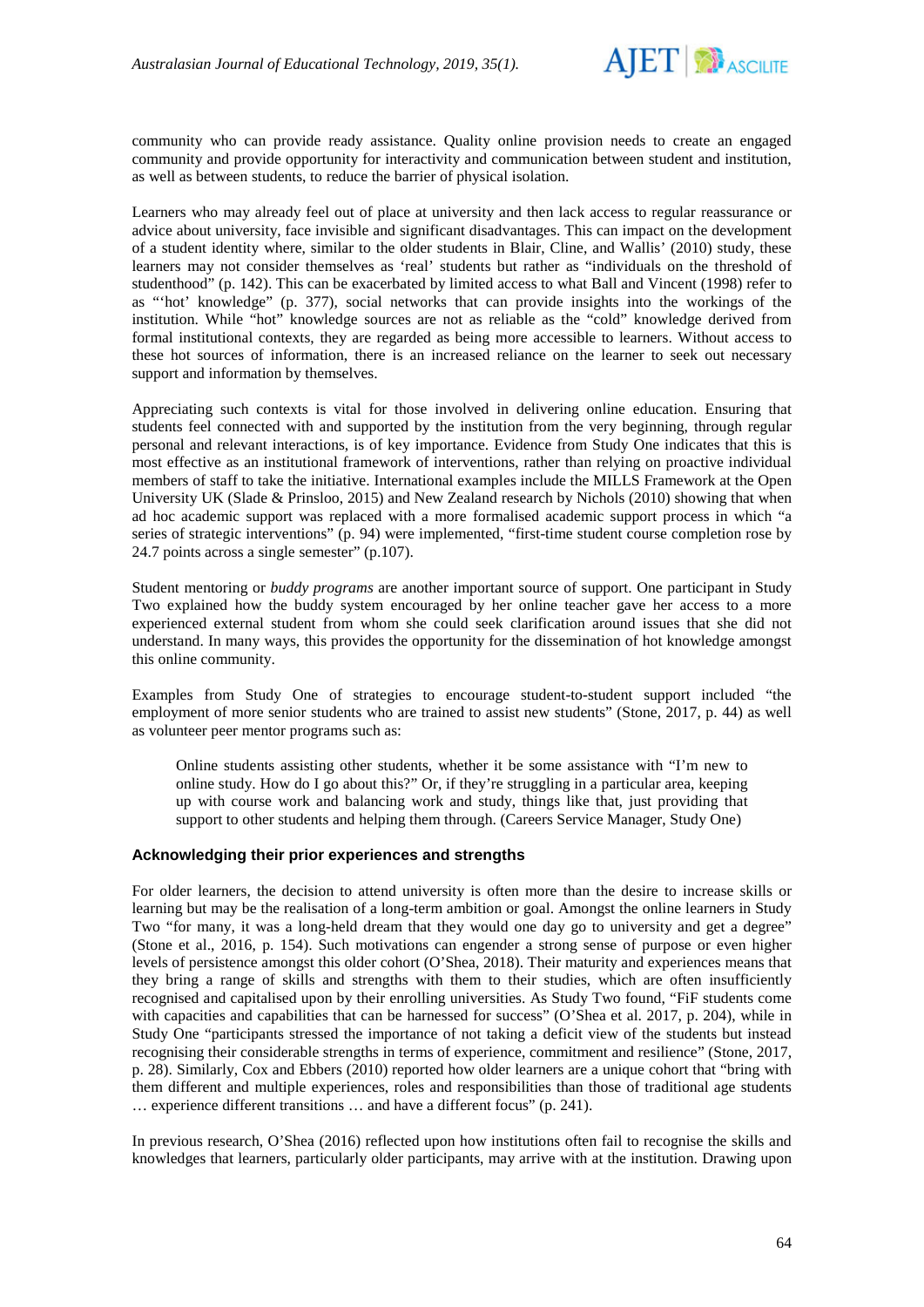

older student narratives, O'Shea (2016, p. 46) points to a form of "experiential capital" or "knowledge sets that had been derived from life and professional experiences. Such experiences provided unexpected support and insider knowledges that learners indicated were having positive contribution to their academic success".

Amongst the mature-age, first-in-family online cohort, there is a great deal of practical experience and wisdom which these students bring with them into the classroom setting. Through designing learning content that is relevant to their lives as working, responsible adults with extensive life experience, these students are more likely to feel included, and to value their experience and what it can offer to the learning process. One example of this is learning design that "links university study to the workplace more effectively" (Downing, 2015, p. vi), which in turn can engender greater support from the workplace, which is known to be positively correlated with online student persistence (Park & Choi, 2009). Many of the online teaching staff in Study One talked of ways in which, through their teaching, they aimed to encourage students "to appreciate and draw upon their past and current life and work experience to aid them in their studies, rather than discounting it" (Stone, 2017, p. 29). Similarly, Signor and Moore (2014) reflect upon the ways in which diversity "can enrich online programs when mature age students are encouraged to utilise and share their knowledge and experiences with peers and educators" (p. 312).

#### **Creating a sense of belonging for online learners**

Previous research (Quinn, 2005; Read, Archer, & Leathwood, 2003) has indicated how students from diverse backgrounds may have little sense of belonging within the university environment. Mature-age learners may be "disadvantaged by an identity that is marginalised and detached from student networks or sociality and information" (Mallman & Lee, 2014, p. 4). For those older online students who lack the opportunity to socialise with their peers in learning, this sense of being different or not belonging may be further exacerbated. For example, a male participant in O'Shea, Stone et al.'s (2015) study of mature-age online students, described feeling as if he is "second fiddle" (p. 51) as an online student. Older students have reported that the opportunity to meet and converse with other older students provides a much needed validation of their decision to attend university (Stone & O'Shea, 2012).

As discussed in finding 3, institutions need to consider ways of creating a sense of community for online learners. Study One's findings stress the importance of "regular and structured contact between the institution and the student" (Stone, 2017, p. 5), beginning with prospective online student advice, through to online orientation programs, and then continuing at key points, including times when the student may be identified as being at-risk academically. Establishing a strong sense of connection between student and teacher is of particular importance. As was found in Study One, "A strong teacher-presence provides online students with a sense of belonging, helping them to feel connected to a community of learning and increasing their likelihood of persisting" (Stone, 2017, p. 5). The role of the educator in building a sense of belonging amongst their students is manifestly important. Providing timely reassurance in the form of constructive feedback, positive reinforcement and opportunities for meaningful interaction with other students are all particularly important for those learners who are first in their families to come to university.

As discussed below, the lack of knowledge or understanding about university from others in their homes and communities may result at best in only minimal or constrained conversations about their studies. Feeling a sense of 'belonging' to their class and institution is therefore even more important.

#### **Conversations to enhance learning and knowledge sharing**

For a student who is first in the family to attend university, the opportunity to have meaningful conversations about their learning may be limited (O'Shea, 2014; O'Shea et al., 2017). Participants in Study Two revealed that talking about their university experiences with those closest to them could be difficult, and in some cases, somewhat threatening to the household. For example, one of the participants reported that her family's view of her decision to go to university was, "Why?... when you already have a good paying job, and haven't you left it a bit late? And why spend all that money? You'd be better off putting it into your mortgage" (O'Shea et al., 2017, p. 127). This lack of opportunity to engage in oral reflection with others can represent a significant but somewhat invisible barrier or limitation in their studies. Many of the online teaching staff interviewed in Study One referred to the importance of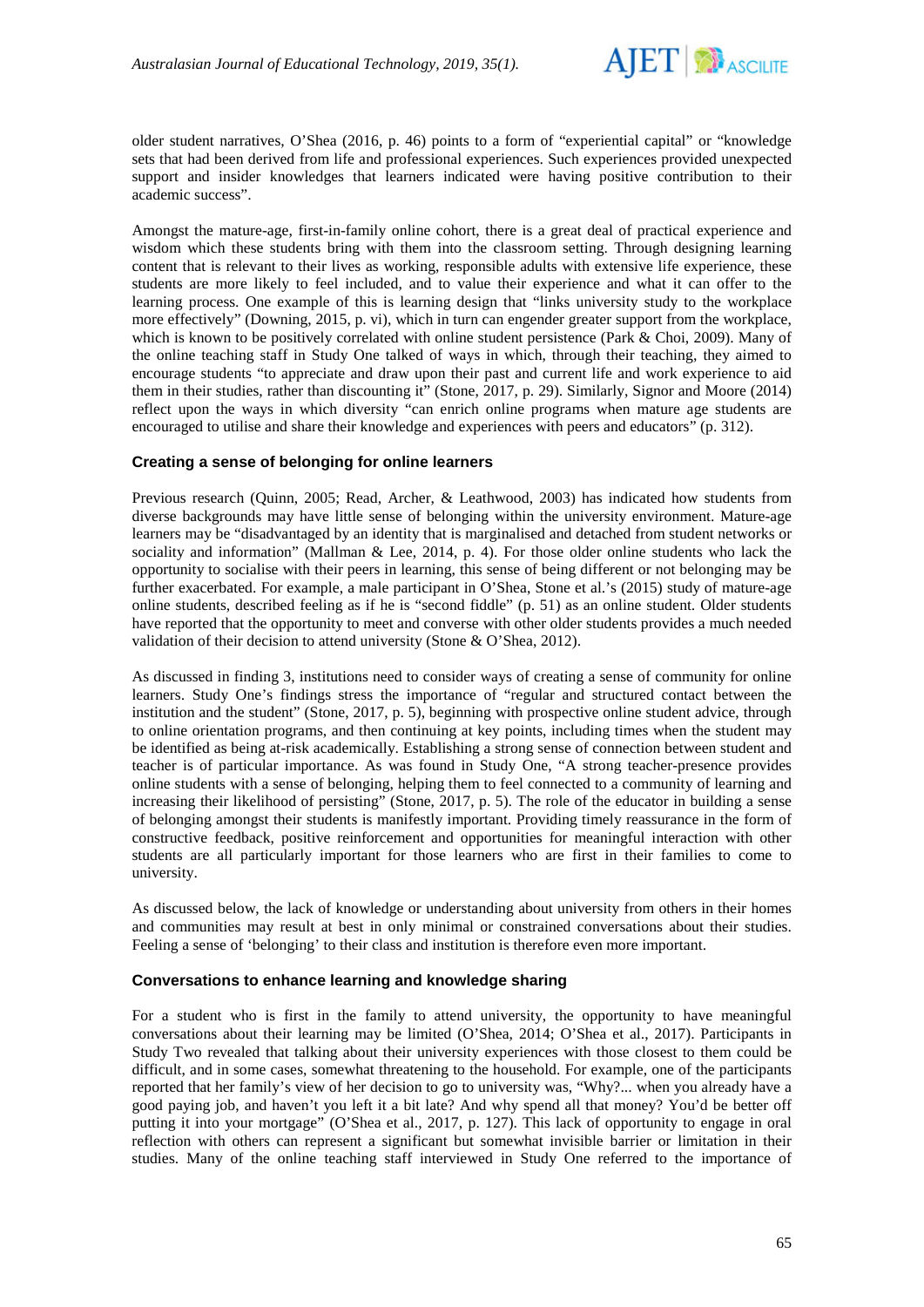

generating peer interaction through collaborative learning tasks and encouraging students to share information about themselves, including aspects of their life experience. Approaches to this included practices such as reflection and journaling, encouraging learners to engage in self-directed learning. Equally, creating contexts where there is opportunity for discussion via both synchronous and asynchronous methods or including assignments that engage learners in genuine dialogue with their fellow learners or colleagues in their professional or personal lives can lessen the isolation of online study.

# **Conclusion**

Studying online as an external student presents a different set of challenges from those involved in studying face-to-face on campus, while being an older student who is also first-in-family to come to university presents further challenges. Within online undergraduate study, high numbers of older, first-infamily students are represented. Findings from the two studies discussed in this article indicate that there are a number of strategies that HE educators and institutions can employ to improve the retention and persistence of the older, first-in-family cohort, studying online. Recognising, understanding and valuing this cohort for the strengths and experience that it brings to university, is one important part of the picture. Creating a positive and engaging learning experience that includes integrated and embedded support, through the design and delivery of online undergraduate programs, can add another important element. If HE institutions can bring together an understanding and appreciation of both the needs and contributions of this cohort, with appropriate educational design, delivery and support, it is likely that many more firstin-family, older students will be able to stay, persist and succeed as online students.

# **Acknowledgments**

The authors would like to acknowledge the National Centre for Student Equity in Higher Education for its encouragement and support of this article.

# **References**

Australian Bureau of Statistics. (2010). *Are young people earning or learning?* Canberra: Author. Retrieved from

[http://www.ausstats.abs.gov.au/ausstats/subscriber.nsf/LookupAttach/4102.0Publication16.03.105/\\$Fi](http://www.ausstats.abs.gov.au/ausstats/subscriber.nsf/LookupAttach/4102.0Publication16.03.105/$File/41020_LearningorEarning.pdf) [le/41020\\_LearningorEarning.pdf](http://www.ausstats.abs.gov.au/ausstats/subscriber.nsf/LookupAttach/4102.0Publication16.03.105/$File/41020_LearningorEarning.pdf)

Australian Bureau of Statistics. (2013). *Hitting the books: Characteristics of higher education students*. Canberra: Author. Retrieved from

<http://www.abs.gov.au/AUSSTATS/abs@.nsf/Lookup/4102.0Main+Features20July+2013> Australian Bureau of Statistics (2016). *Education and Work, Australia, May 2016.* Retrieved from [http://www.abs.gov.au/AUSSTATS/abs@.nsf/Lookup/6227.0Main+Features1May](http://www.abs.gov.au/AUSSTATS/abs@.nsf/Lookup/6227.0Main+Features1May%202016?OpenDocument)  [2016?OpenDocument](http://www.abs.gov.au/AUSSTATS/abs@.nsf/Lookup/6227.0Main+Features1May%202016?OpenDocument)

- Ball, S. J., Davies, J., David, M., & Reay, D. (2002). 'Classification' and 'Judgement': Social class and the 'cognitive structures' of choice of higher education. *British Journal of Sociology of Education, 23*(1), 51–72.<https://doi.org/10.1080/01425690120102854>
- Ball, S. J., & Vincent, C. (1998). I heard it on the grapevine': 'Hot' knowledge and school choice. *British Journal of Sociology of Education*, *19*(3), 377–400. <https://doi.org/10.1080/0142569980190307>
- Bell, A., Airini, Benton M., Kelly-Laubscher, R., Paxton, M., Pukepuke, T., Santamaria, L., & Wolfgramm-Foliaki, E. (2015). Australia, New Zealand, South Africa and Canada: Convergences and divergences in the experiences of first-generation university students*.* In *Program and Book of Abstracts of Leading Learning and the Scholarship of Change. Twelfth Annual Conference of the International Society for the Scholarship of Teaching & Learning* (p. 189). Melbourne: International Society for the Scholarship of Teaching & Learning. Retrieved from [http://www.issotl.com/issotl15/sites/default/files/ISSOTL 2015 Program Book WEB.PDF](http://www.issotl.com/issotl15/sites/default/files/ISSOTL%202015%20Program%20Book%20WEB.PDF)
- Blair, E., Cline, T., & Wallis, J. (2010). When do adults entering higher education begin to identify themselves as students? The threshold-of-induction model. *Studies in Continuing Education, 32*(2), 133–146. <https://doi.org/10.1080/0158037X.2010.488355>
- Burke, P. J., & Crozier, G. (2014). Higher education pedagogies: Gendered formations, mis/recognition and emotion. *Journal of Research in Gender Studies, 4*(2), 52–67. Retrieved from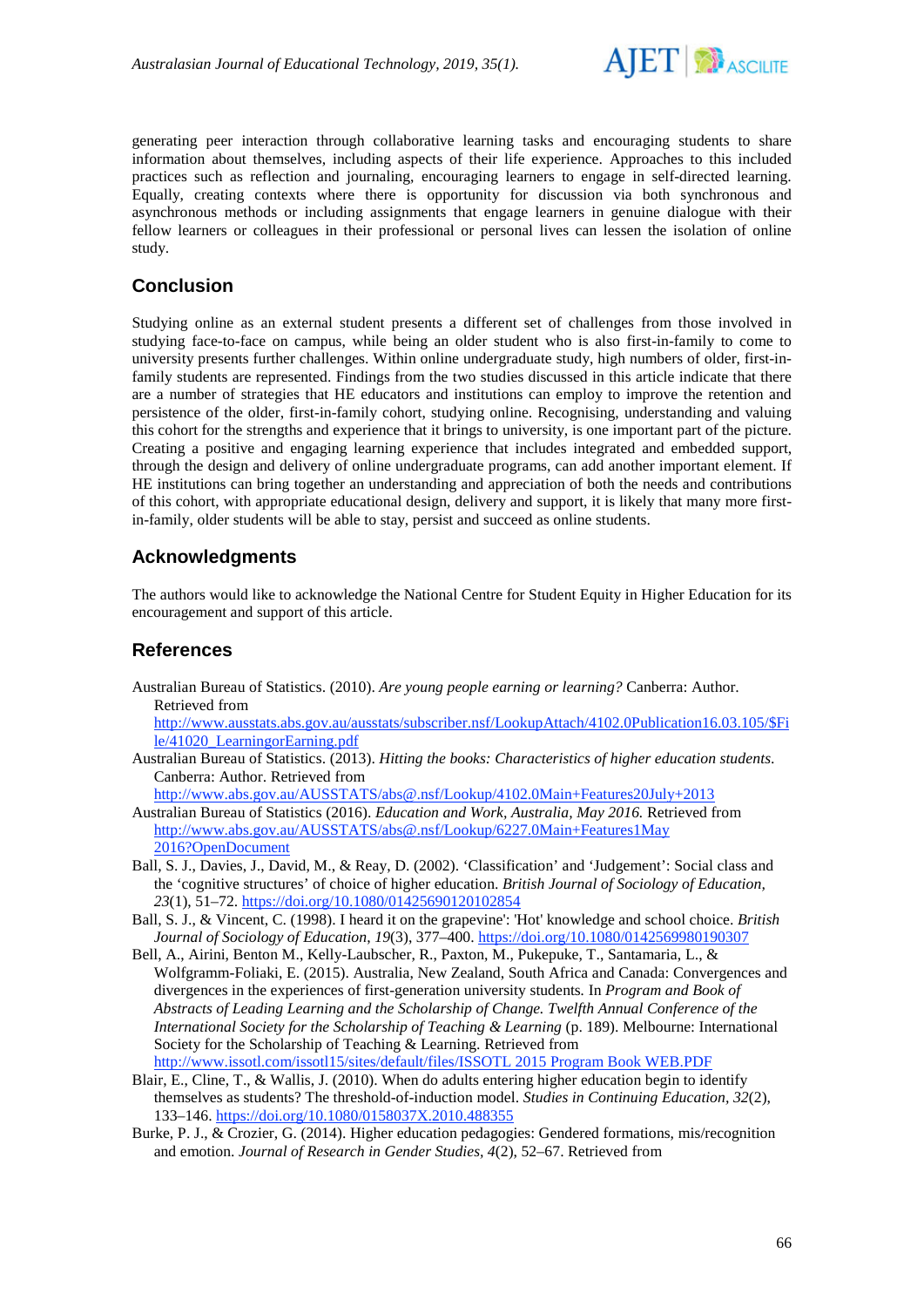

[https://www.addletonacademicpublishers.com/260-journal-of-research-in-gender-studies/volume-4-2-](https://www.addletonacademicpublishers.com/260-journal-of-research-in-gender-studies/volume-4-2-2014/2337-higher-education-pedagogies-gendered-formations-mis-recognition-and-emotion) [2014/2337-higher-education-pedagogies-gendered-formations-mis-recognition-and-emotion](https://www.addletonacademicpublishers.com/260-journal-of-research-in-gender-studies/volume-4-2-2014/2337-higher-education-pedagogies-gendered-formations-mis-recognition-and-emotion)

Cassells, R., Duncan, A., Abello, A., D'Souza, G., & Nepal, B. (2012). *Smart Australians: Education and innovation in Australia* (AMP NATSEM Income and Wealth Report, Issue 32). Canberra: University of Canberra, NATSEM. Retrieved from

[http://www.natsem.canberra.edu.au/publications/?publication=ampnatsem-income-and-wealth-report](http://www.natsem.canberra.edu.au/publications/?publication=ampnatsem-income-and-wealth-report-issue-32-smart-australians-education-and-innovation-in-australia)[issue-32-smart-australians-education-and-innovation-in-australia](http://www.natsem.canberra.edu.au/publications/?publication=ampnatsem-income-and-wealth-report-issue-32-smart-australians-education-and-innovation-in-australia)

- Cox, E. M., & Ebbers, L. H. (2010). Exploring the persistence of adult women at a midwest community college. *Community College Journal of Research and Practice, 34*(4), 337–359. <https://doi.org/10.1080/10668920802545088>
- Delahunty, J., Verenikina, I., & Jones, P. (2014). Socio-emotional connections: Identity, belonging and learning in online interactions. A literature review. *Technology, Pedagogy and Education, 23*, 243– 265. <https://doi.org/10.1080/1475939X.2013.813405>
- Department of Education and Training. (2017a). *Completion rates of higher education students: Cohort analysis, 2005-2014*. Canberra: Australian Government. Retrieved from [https://docs.education.gov.au/documents/completion-rates-higher-education-students-cohort-analysis-](https://docs.education.gov.au/documents/completion-rates-higher-education-students-cohort-analysis-2005-2014)[2005-2014](https://docs.education.gov.au/documents/completion-rates-higher-education-students-cohort-analysis-2005-2014)
- Department of Education and Training. (2017b). *Higher education statistics – Student* data. Canberra: Australian Government. Retrieved fro[m https://www.education.gov.au/student-data](https://www.education.gov.au/student-data)
- Department of Education and Training. (2017c). *Improving retention, completion and success in higher education* (Higher Education Standards Discussion Paper, June 2017). Canberra: Australian Government. Retrieved fro[m https://docs.education.gov.au/node/44121](https://docs.education.gov.au/node/44121)
- Devlin, M. (2013). *eLearning vision*. Ballarat: Federation University. Retrieved from [http://federation.edu.au/\\_\\_data/assets/pdf\\_file/0020/159122/FedUni\\_eVision2014.pdf](http://federation.edu.au/__data/assets/pdf_file/0020/159122/FedUni_eVision2014.pdf)
- Devlin, M., & McKay, J. (2016). Teaching students using technology: Facilitating success for students from low socioeconomic status backgrounds in Australian universities. *Australasian Journal of Educational Technology, 32*(1), 92–106. <https://doi.org/10.14742/ajet.2053>
- Downing, J. (2015). *Applied learning design in an online teacher-education course* (Doctoral dissertation). Retrieved from<http://researchrepository.murdoch.edu.au/id/eprint/30925/>
- Greenland, S. J., & Moore, C. (2014). Patterns of student enrolment and attrition in Australian open access online education: A preliminary case study. *Open Praxis, 6*(1), 45–54. <https://doi.org/10.5944/openpraxis.6.1.95>
- Harrell, P. E., & Forney, W. S. (2003). Ready or not, here we come: Retaining Hispanic and first generation students in postsecondary education. *Community College Journal of Research and Practice, 27*(2), 147–156. <https://doi.org/10.1080/713838112>
- Ilgaz, H., & Gülbahar, Y. (2015). A snapshot of online learners: E-readiness, e-satisfaction and expectations. *International Review of Research in Open and Distributed Learning, 16*(2), 171–187. Retrieved fro[m http://www.irrodl.org/index.php/irrodl/article/view/2117/3277](http://www.irrodl.org/index.php/irrodl/article/view/2117/3277)
- King, S., Luzeckyj, A., McCann, B., & Graham, C. (2015). *Exploring the experience of being first in family at university: A 2014 Student Equity in Higher Education Research Grants Project*. Perth: Curtin University, National Centre for Student Equity in Higher Education. Retrieved from [https://www.ncsehe.edu.au/publications/exploring-the-experience-of-being-first-in-family-at](https://www.ncsehe.edu.au/publications/exploring-the-experience-of-being-first-in-family-at-university/)[university/](https://www.ncsehe.edu.au/publications/exploring-the-experience-of-being-first-in-family-at-university/)
- Kuyini, A. B. (2011). Exploring the effects of including students' ideas and concerns on their participation in online groups. *International Journal of E-Learning & Distance Education, 25*(3), 1– 14. Retrieved fro[m http://www.ijede.ca/index.php/jde/article/view/732/1292](http://www.ijede.ca/index.php/jde/article/view/732/1292)
- Laming, M., Martin-Lynch, P., & Morris, A. (2016). *Mature-age men's experiences of higher education: Australia and England compared: A literature review*. London: Society of Research into Higher Education.
- Lehmann, W. (2009). University as vocational education: Working class students' expectations for university. *British Journal of Sociology of Education*, *30*(2), 137–149. <https://doi.org/10.1080/01425690802700164>
- Mallman, M., & Lee, H. (2014). Stigmatised learners: mature-age students negotiating university culture. *British Journal of Sociology in Education*, *37*(5), 684–701. [https://doi.org/10.1080/01425692.2014.973017](http://dx.doi.org/10.1080/01425692.2014.973017)
- Marmot, M. (2004). *Status syndrome: how our position on the social gradient affect longevity and health*. London: Bloomsbury.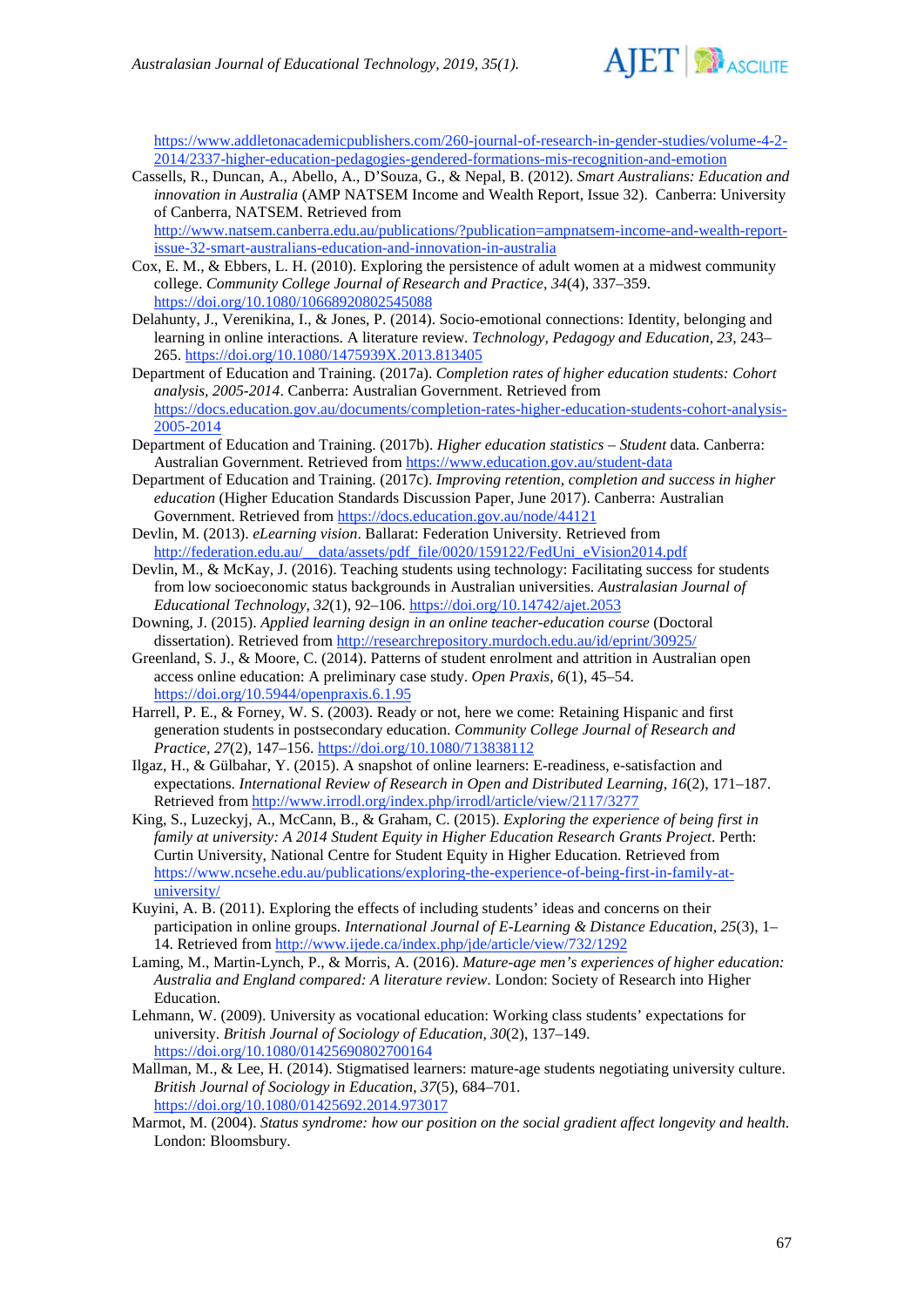

- Mayes, R., Ku, H., Akarasriworn, C., Luebeck, J. & Korkmaz, O., (2011). Themes and strategies for transformative online instruction: A review of literature and practice. *Quarterly Review of Distance Education, 12*(3), 151–166. Retrieved from [http://www.infoagepub.com/qrde](http://www.infoagepub.com/qrde-issue.html?i=p54c3c57a10889)[issue.html?i=p54c3c57a10889](http://www.infoagepub.com/qrde-issue.html?i=p54c3c57a10889)
- Müller, T. (2008). Persistence of women in online degree-completion programs. *International Review of Research in Open and Distributed Learning, 9*(2), 1–18. Retrieved from <http://www.irrodl.org/index.php/irrodl/article/view/455/1042>
- Nichols, M. (2010). Student perceptions of support services and the influence of targeted interventions on retention in distance education. *Distance Education, 31*(1), 93–113. <https://doi.org/10.1080/01587911003725048>
- Open Universities Australia. (2015, June). *Online universities helping students become the first in their family to obtain higher education* (Media Release)*.*
- The Open University. (n.d.). *Facts and figures 2014/15*. Retrieved from [http://www.open.ac.uk/about/main/sites/www.open.ac.uk.about.main/files/files/fact\\_figures\\_1415\\_uk.](http://www.open.ac.uk/about/main/sites/www.open.ac.uk.about.main/files/files/fact_figures_1415_uk.pdf) [pdf](http://www.open.ac.uk/about/main/sites/www.open.ac.uk.about.main/files/files/fact_figures_1415_uk.pdf)
- Organisation for Economic Co-operation and Development. (2013). How are university students changing? *Education Indicators in Focus - 2013/06 (September)*. Retrieved from [https://www.oecd.org/education/skills-beyond-school/EDIF 2013--N°15.pdf](https://www.oecd.org/education/skills-beyond-school/EDIF%202013--N%C2%B015.pdf)
- O'Shea, S. (2014). Filling up silences: First in family students, capital and university talk in the home*. International Journal of Lifelong Education, 34*(2), 139–155. <https://doi.org/10.1080/02601370.2014.980342>
- O'Shea, S. (2015). "I generally say I am a Mum first… but I'm studying at uni": The narratives of first in family, female caregivers moving into an Australian university*. Journal of Diversity in Higher Education, 8*(4), 243–257. [https://doi.org/10.1037/a0038996](http://dx.doi.org/10.1037/a0038996)
- O'Shea, S. (2016). Navigating the knowledge sets of older learners: Exploring the capitals of first-infamily mature age students. *Widening Participation and Lifelong Learning, 18*(3), 34-54. <https://doi.org/10.5456/WPLL.18.3.34>
- O'Shea, S. (2018). Considering the cultural strengths of older first generation university students. In A. Bell & L. J. Santamaria (Eds.), *Understanding experiences of first generation university students: Culturally responsive and sustaining methodologies*. London: Bloomsbury Publishing.
- O'Shea, S., May, J., & Stone, C (2015). *Breaking the barriers: Supporting and engaging mature age first-in-family university learners and their families* (Final Report). Canberra: Australian Government Office for Learning and Teaching. Retrieved fro[m http://firstinfamily.com.au/report.php](http://firstinfamily.com.au/report.php)
- O'Shea, S., May, J., Stone, C., & Delahunty, J. (2017). *First-in-family students, university experience and family life: Motivations, transitions and participation*. London: Palgrave Macmillan.
- O'Shea, S., Stone, C., & Delahunty, J. (2015). "I 'feel' like I am at university even though I am online." Exploring how students narrate their engagement with higher education institutions in an online learning environment. *Distance Education*, *36*(1), 41–59. <https://doi.org/10.1080/01587919.2015.1019970>
- Park, J. H., & Choi, H. J. (2009). Factors influencing adult learners' decision to drop out or persist in online learning. *Educational Technology and Society, 12*(4), 207–217. Retrieved from [http://www.ifets.info/journals/12\\_4/18.pdf](http://www.ifets.info/journals/12_4/18.pdf)
- Parsell, M. (2014). *Standards for online education* (Final Report). Canberra: Australian Government Office for Learning and Teaching. Retrieved fro[m https://www.onlinestandards.net/](https://www.onlinestandards.net/)
- Pascarella, E., Pierson, C., Wolniak, G., & Terenzini, P. (2004). First-generation college students: Additional evidence on college experiences and outcomes. *The Journal of Higher Education, 75*(3), 249–284. <https://doi.org/10.1353/jhe.2004.0016>
- Pocock, B., Skinner, N., & Ichii, R. (2009). *Work, life and workplace flexibility*. Adelaide: University of South Australia. Retrieved from [http://w3.unisa.edu.au/hawkeinstitute/cwl/documents/AWALI-09](http://w3.unisa.edu.au/hawkeinstitute/cwl/documents/AWALI-09-full.pdf) [full.pdf](http://w3.unisa.edu.au/hawkeinstitute/cwl/documents/AWALI-09-full.pdf)
- Quinn, J. (2005). Belonging in a learning community: The re-imagined university and imagine social capital. *Studies in the Education of Adults, 37*(1), 4–17. <https://doi.org/10.1080/02660830.2005.11661504>
- Read, B., Archer, L., & Leathwood, C. (2003). Challenging cultures? Student conceptions of 'belonging' and 'isolation' at a post-1992 university. *Studies in Higher Education, 28*(3), 261–277. [https://doi.org/10.1080/03075070309290](http://dx.doi.org/10.1080/03075070309290)